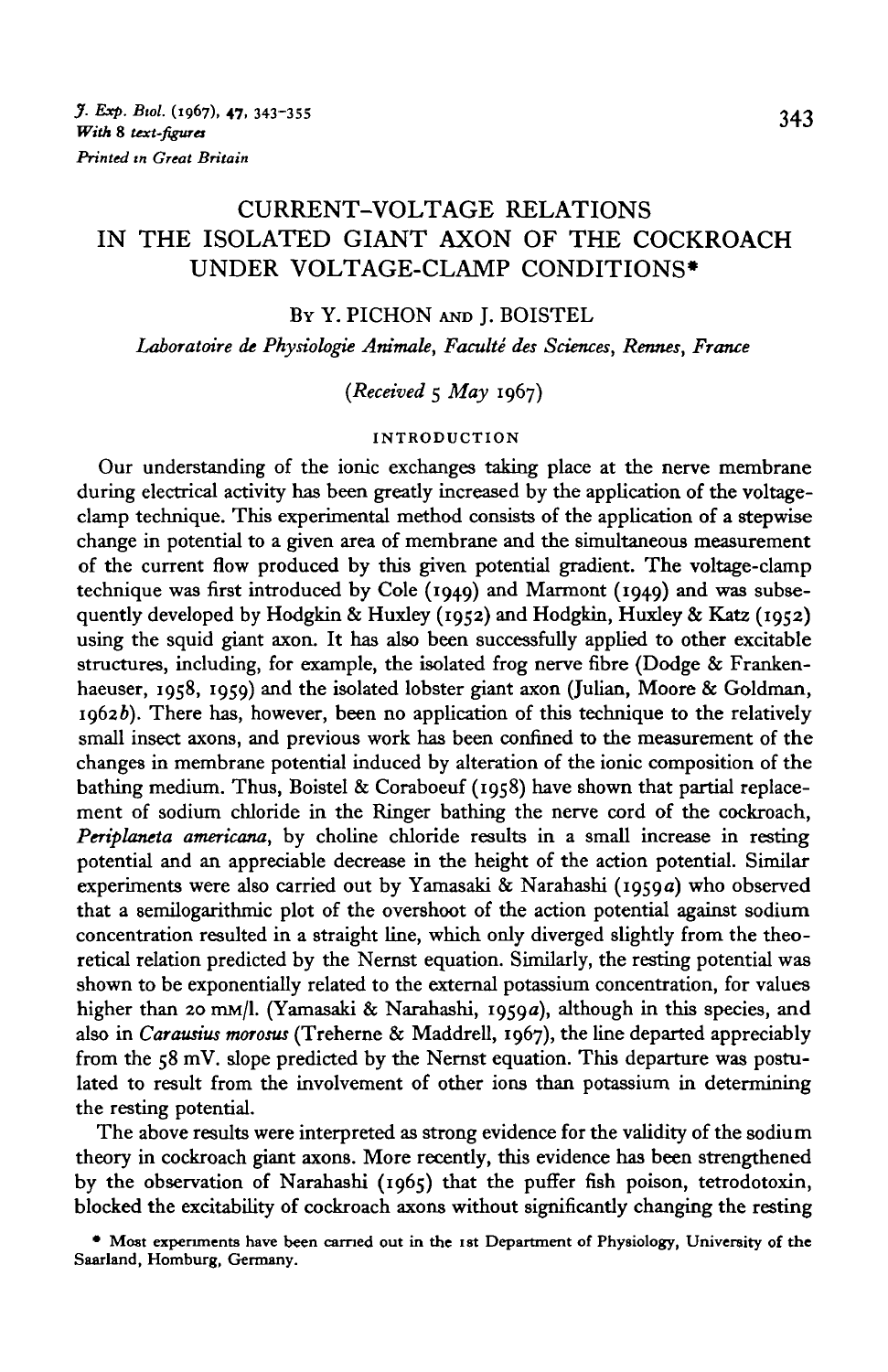# 344 Y. PICHON AND J. BOISTEL

potential, for this substance is known to inhibit the sodium activation mechanisms in frog muscle fibres (Narahashi, Deguchi, Urakawa & Ohkubo, i960) and in lobster axons (Narahashi, Moore & Scott, 1964) for example. Despite the above evidence, some recent findings have demonstrated the dependence of excitability of cockroach giant axons upon divalent cations (Narahashi & Yamasaki, i960; Narahashi, 1966). These findings raise the question of the contribution of calcium ions to the inward ionic current during the rising phase of the action potential.

Although the intracellular recording of action and resting potentials has yielded valuable insight into the ionic properties of the insect nerve membrane, this method cannot by itself give a detailed analysis of the different mechanisms which govern excitability. There is, for example, no direct method available to estimate sodium inactivation using only membrane potential measurements. The application of the voltage-damp technique to insect axons is obviously an ideal method of elucidating the mechanisms involved in membrane excitability. In particular, it would be desirable to apply the classical equations of Hodgkin & Huxley (1952) to insect axons.

The results presented in this paper represent the first attempt to apply the voltageclamp technique to insect axons. A short report of this work has been given previously (Pichon, 1967).

#### METHODS

Extensive studies on insect axon have been carried out in recent decades using intracellular microelectrodes (Boistel & Coraboeuf, 1954, 1958; Yamasaki & Narahashi, 1957, 1959a, *b;* Boistel, i960; Narahashi & Yamasaki, i960; and others). This method has also been successfully employed with the voltage-clamp technique for a variety of nervous structures including the supramedullary nerve cell of the puffer (Hagiwara & Saito, 1959 a), the nerve cell membrane of *Onchidium verruculatum* (Hagiwara & Saito, 1959b), the giant soma of  $Ablysia$  (Tauc & Frank, 1962) and the spinal motoneurone of the cat (Frank, Fuortes & Nelson, 1959; Nelson & Frank, 1964). Unfortunately, the application of the voltage-clamp technique to the insect axon is complicated by the difficulties encountered in controlling the membrane potential throughout the length of these structures. On the other hand, the small diameter of the fibres (40-50  $\mu$  in *Periplaneta*) necessitates the use of very fine-tipped microelectrodes, the high resistance of which limits the intensity of the polarizing current to a rather low value.

Preliminary experiments showed that careful dissection permitted the isolation of a 2-3 mm. length of a giant fibre between two adjacent ganglia in a cockroach abdominal nerve cord. With such a preparation it seemed possible to use extracellular electrodes to record the membrane potential of this fibre and to stabilize it at given values. The 'sucrose-gap' technique, introduced by Stampfli (1954) for the study of the membrane potential of small bundles of frog nerve fibres, has been successfully utilized first for the voltage-clamp of the lobster axon (Julian *et al.* 19626) and also for the voltage-clamp of the perfused giant axon of the squid (Moore, Narahashi  $\&$ Ulbricht, 1964). Nevertheless, a strong hyperpolarization of the active membrane has been recorded under these 'sucrose-gap' conditions (Julian et al. 1962a). Moreover, complete removal of calcium ions from the medium leads to a progressive depolarization and to a rapid decrease of the active membrane potential which is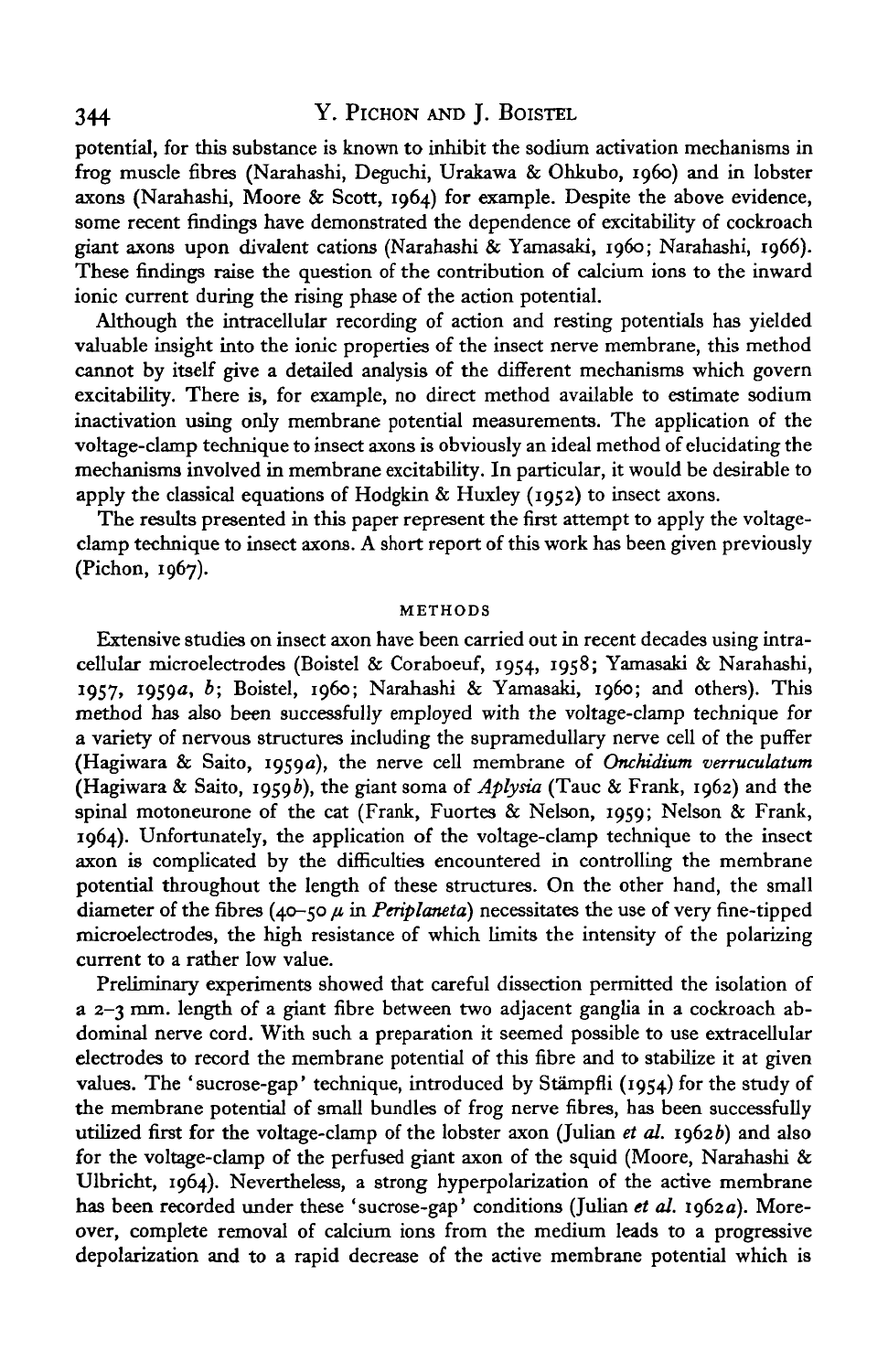eventually followed by a blockage (Narahashi, 1966). For these reasons, the 'sucrosegap' method was discarded. Recently, Tomita & Wright (1965) have shown that replacement of sucrose, after a few minutes, by mineral oil maintained the repetitive responses of crustacean axons for many hours, whereas these axons became nonrepetitive or even totally inexcitable after only 15-30 min. of immersion in isotonic sucrose. A similar technique has been used by Chapman (1966) for crab axons. An even more simple method would consist in using only oil to form the insulating sheath around the single fibre. This has been successfully done in recent experiments on the cockroach axon (Pichon & Boistel, 1966).

The method of Koppenhöfer & Weymann (1965) involving a single feedback amplifier has been used in the present experiments. This amplifier, with negative feedback and high input impedance, provided a good means of stabilizing the potential of a small area of active membrane isolated between two inactive segments of high impedance.

## *(a) Recording cell*

The experimental chamber is shown in Fig. 1. It was filled with paraffin oil and crossed by a groove, 1 mm. deep and  $o\gamma$  mm. wide, in which the physiological saline flowed at a constant and regulated rate. A three-way tap (not shown) was placed



Fig. 1. Schematic representation of the recording cell and of the three electrodes used for experiments on an isolated cockroach giant axon. The Perspex chamber is filled with paraffin oil (stippled area). The physiologic lateral electrodes  $A$  and  $C$  are isolated from each other and from  $B$  by oil. The nerve cord, including the five last abdominal ganglia, is placed between the two lateral electrodes and the groove so that only a small area of the isolated axon remains in Ringer *(F).*

upstream. This allowed rapid replacement of the physiological saline either by isotonic KCl (217 mm) or by another test solution. An orifice in the lower part of the groove was connected to a glass tube by means of a rubber tubing. The raising or lowering of the tube thus effected a regulation of the liquid level in the chamber without perceptibly modifying the rate of flow of saline.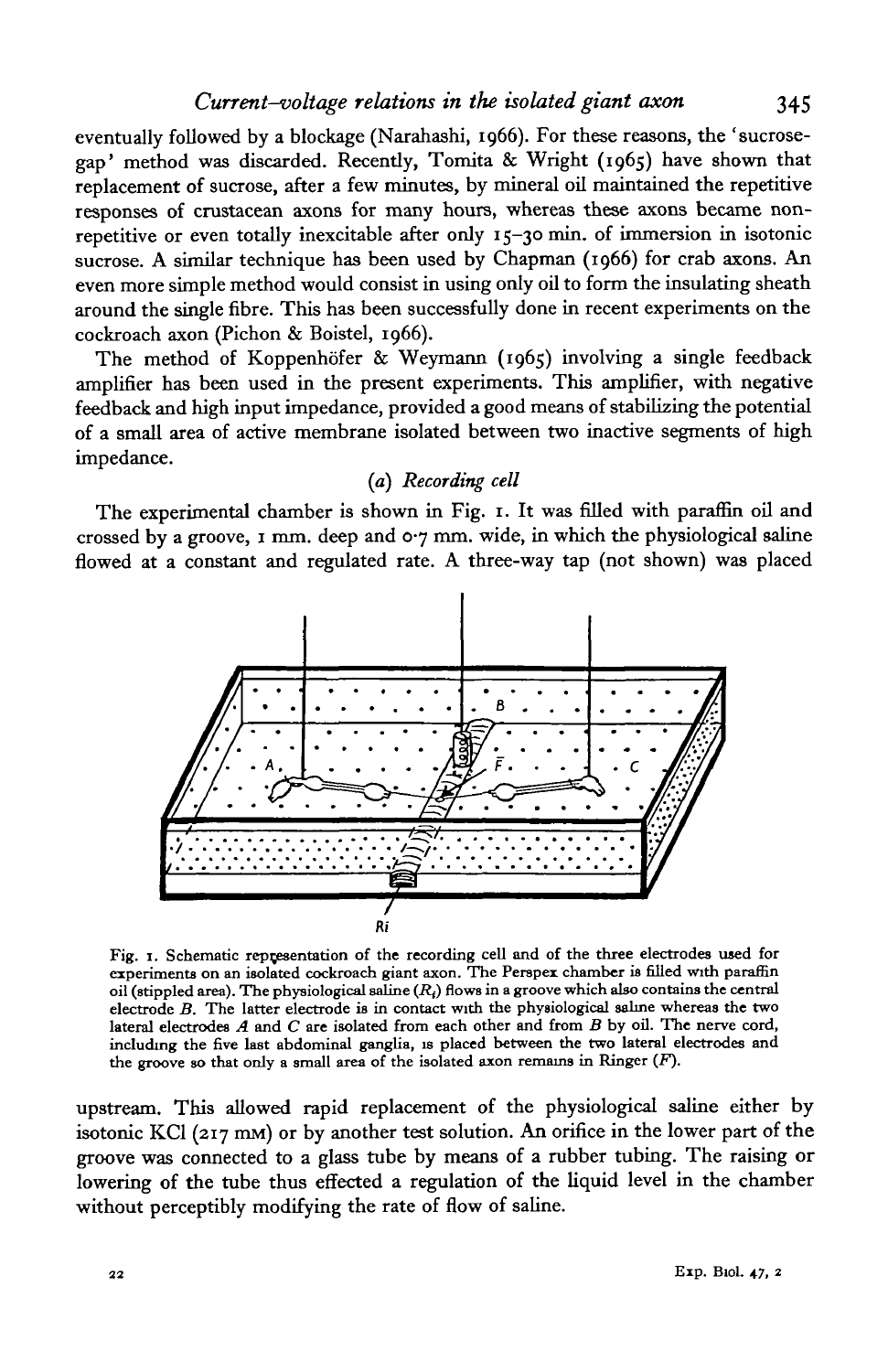## *(b) Electrodes*

Three silver-silver chloride non-polarizing electrodes were used throughout the experiments. Their potential was lower than  $\mathbf{r}$  mV. and they had an acceptable stability. The central electrode  $(B)$  consisted of a spiral coil of  $1.3$  mm. diameter chlorided silver wire. The two lateral electrodes  $(A \text{ and } C)$  were made of hooked  $\circ A$  mm. diameter chlorided silver wire placed each on a micromanipulator.

## *(c) Solutions*

The 'modified Ringer solution' of Yamasaki & Narahashi (1959a) was used in these experiments. This solution has the following composition: NaCl,  $210.2$  mM; KCl,  $3 \cdot I$  mM; CaCl<sub>2</sub>,  $I \cdot 8$  mM; NaH<sub>2</sub>PO<sub>4</sub>,  $0 \cdot 2$  mM; Na<sub>2</sub>HPO<sub>4</sub>,  $I \cdot 8$  mM; pH 7.2. This saline proved to be satisfactory and allowed a prolonged survival of isolated cockroach giant axon.

#### *(d) Electrical measurement and control apparatus*

The electric devices were the same as those used by Schmidt & Stampfli (1966) and Adam, Schmidt, Stampfli & Weiss (1966) in their experiments on single nodes of Ranvier.

Changes in potential of the active membrane area in *B* were measured by means of



Fig. 2. Diagram of the electrically equivalent circuit of the experimental arrangement used<br>for recording or stabilization of the membrane potential.  $R_{\alpha\alpha}$  is the axoplasmic resistance,  $R_{\alpha}$  the resistance through oil.  $E_m$ ,  $R_m$  and  $C_m$  are, respectively, the resting potential, the resistance<br>and the capacity of the active membrane area in B.  $R_a$ ,  $R_b$  and  $R_c$  are the (very low) resistances<br>of the A, B and C the switch in the current—clamp position (i) the negative-feedback amplifier is connected between A and B and the stimulating current is injected via C. The membrane potential<br>of the 'node' is recorded between the output  $(E)$  of the amplifier and ground. For voltage-<br>clamp experiments the switch is set in posi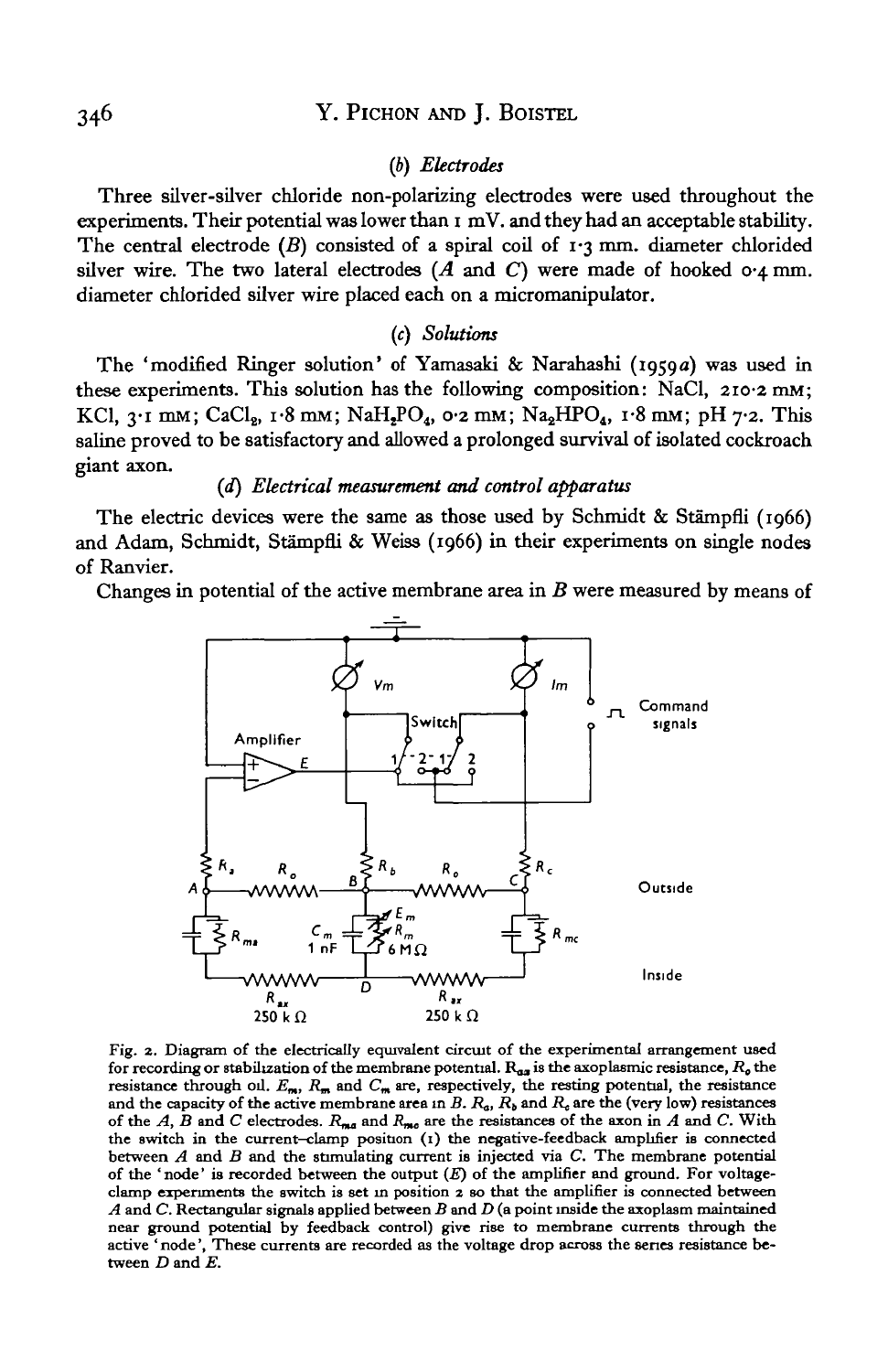a differential amplifier of high input impedance which was connected between electrodes  $A$  and  $B$  as shown in Fig. 2 (position  $I$  of the switch). Variations of the membrane potential  $(V_m)$  were brought about by the application of square pulses (delivered by Tektronix type 161 units) between the earth and the third electrode *C.* They were recorded at the amplifier output *(E)* on one beam of an oscilloscope (Tektronix type 502), the stimulating current  $(I_m)$  being recorded on the other beam.

In the voltage-clamp experiments (position 2 of the switch), the amplifier was connected between the electrodes *A* and *C* and the potential of the active membrane area was abruptly changed to determined values,  $V_m$ , by the application of square pulses to the middle electrode  $B$ . Membrane currents  $I_m$  were measured from the voltage drops,  $V_{\text{at}}$  across series resistances between *D* (a point inside the axoplasm in *B,* maintained near ground potential by feedback control) and the output of the amplifier  $(E)$ . The current membrane current can be related to these resistances by the following equation:

$$
I_m = \frac{V_{ed}}{R_c + R_{mc} + R_{ax}},\tag{1}
$$

where  $R_c$  is the resistance of the *C* electrode,  $R_{mc}$  the resistance of the membrane in *C* and  $R_{ax}$  the longitudinal resistance of the axon between *D* and *C*. In most cases  $R_c$ and  $R_{me}$  were very small in relation to  $R_{ax}$  and can be neglected. Equation (1) can therefore be written:

$$
I_m = \frac{V_{cd}}{R_{ax}}.\t(2)
$$

*Rax* can be calculated knowing the axon diameter *(d),* the length of axon surrounded with oil (L) and the resistivity of the axoplasm  $(\rho_{ax})$ :

$$
R_{ax} = \frac{4\rho_{ax}L}{\pi d^2}.
$$
\n(3)

The values for  $R_{ax}$  in our experiments were at least of 250 k $\Omega$ , taking  $L = o \cdot i$  cm  $d = 50 \mu$  and  $\rho_{ax} = 46 \Omega \text{ cm}^2$  (Boistel, 1959). Membrane current density,  $\mathcal{J}_m$  (mA./ cm2 ) was calculated from *Jm* after measurements of the diameter of the axon *(d)* and of the length of the active membrane  $(l)$ :

$$
\mathcal{J}_m = \frac{I_m}{l \pi d}.\tag{4}
$$

The mean values for the resting membrane resistance  $(R_m)$  and for the membrane capacitance  $(C_m)$  of the active membrane area ('the node') were respectively of 6 M $\Omega$  and 1 nF., taking  $l = \infty$   $\mu$ ,  $d = \infty$   $\mu$ , R (resistance x unit area of the surface membrane) =  $942\Omega$  cm.<sup>2</sup> (Pichon & Boistel, 1966) and *C* (capacity per unit area of the surface membrane) =  $6.3 \mu$ F. cm.<sup>-2</sup> (Yamasaki & Narahashi, 1959b).

The clamp potentials  $V_m$  and membrane currents  $I_m$  were recorded on the oscilloscope. The potentials were expressed as the axoplasm potential minus the outside potential so that the outward membrane currents were recorded as positive deflexions.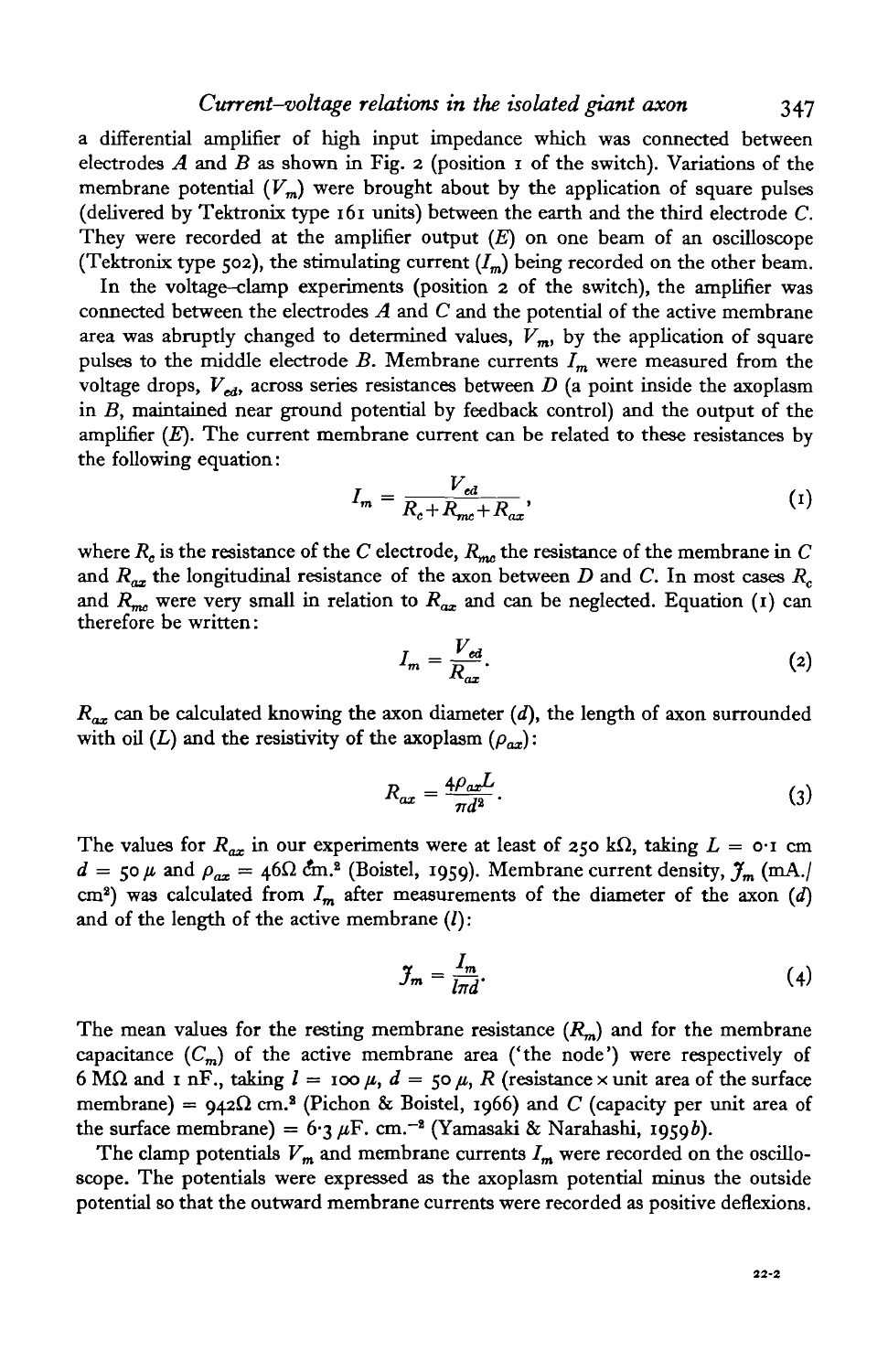# 348 Y. PICHON AND J. BOISTEL

#### *(e) Experimental procedure*

Giant axons, with diameters ranging from 30 to  $50 \mu$ , were obtained from male cockroaches, *Periplaneta americana,* which had been reared at room temperature. The abdominal nerve cord was removed under dissecting microscope and immersed, ventral side uppermost, in a drop of physiological saline on a glass slide. The adhering tissue and tracheae associated with the connectives were carefully dissected away and the nerve sheath between the 4th and 5th ganglia was removed. Isolation of  $2-3$  mm. length of a single giant fibre was carried out using very fine needles, and the unused connective and fibres were cut near the ganglia.

The liquid level in the experimental chamber was then raised (by elevating the glass tube) and the whole preparation was carefully dipped through paraffin oil into the underlying physiological saline and placed on the two lateral electrodes *A* and *C.* Afterwards, the liquid level was lowered and the two electrodes were displaced until only a small area of isolated fibre remained in Ringer, the width of this 'node\* being set under microscopic observation to approximately 100  $\mu$ .

Most experiments were carried out at room temperature, ranging from 20 to  $23^{\circ}$  C.

#### RESULTS

#### *[a) Membrane potentials*

The dissected fibre was mounted in the recording cell as described previously with the grid of the amplifier connected to ground and the gain control turned off. With



Fig. 3. Recording of a membrane action potential (lower tracing) induced by a short-duration depolarizing pulse (upper tracing). Isolated cockroach giant axon. ao° C.

the switch in position 1 (current clamp), the grid of the amplifier was disconnected from ground and the output level of the amplifier was adjusted to earth potential. The junction potentials at the level of the *C* electrode were carefully cancelled. The product bandwidth x gain *{BG* product) was set to 2 MHz and the gain-control potentiometer was slowly turned up until the full output from the amplifier was fed back to the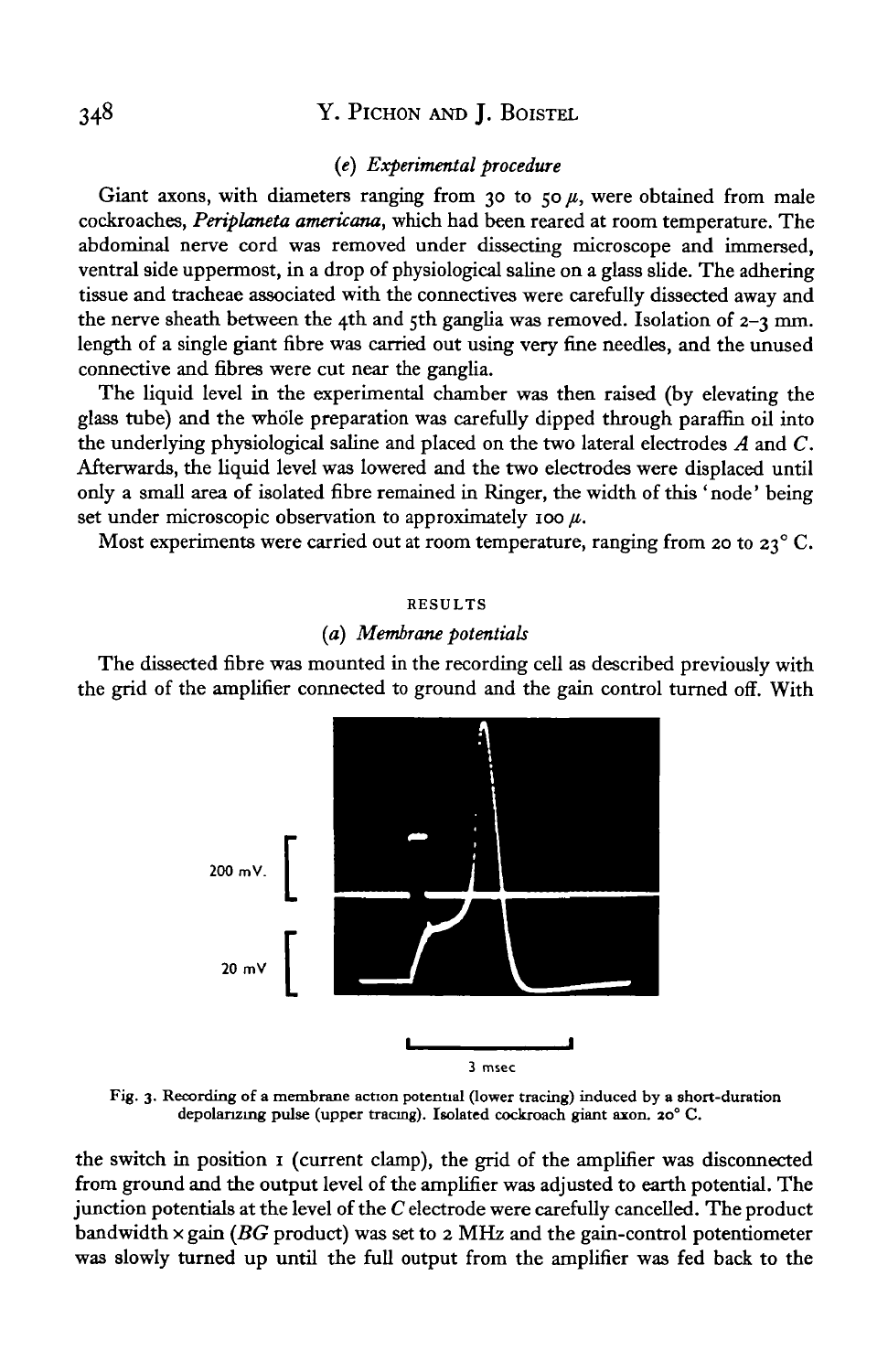preparation. Great care was taken to avoid oscillations of the amplifier. Rectangular pulses were then applied and the membrane potentials were recorded.

A membrane action potential associated with a short depolarizing pulse is shown in Fig. 3. It is quite similar to those recorded by means of classical high-impedance amplifiers, either with microelectrodes or with external electrodes and the 'oil-gap' (Pichon & Boistel, 1966).

## *(b) Membrane currents*

Measurements of membrane currents were carried out on giant axons giving normal action potentials for at least 10 min.



Fig. 4. Voltage-clamp recording of the time course of the membrane currents (upper tracing), during a 26 mV. depolarizing pulse (lower tracing), with high sweep rate. Same axon as in fig.  $3$ ; 20 $^{\circ}$  C.

The amplifier-gain potentiometer was turned off and the *BG* product set to its maximum value (80 MHz). The output level was eventually readjusted while the switch was being connected in position 2 (voltage-clamp). The gain control at this time was then turned to its maximum value. Effective control of the membrane potential was achieved when the active membrane area was sufficiently small. Widening of the ' node' was found to result in oscillations such as those reported by Tasaki & Bak (1957, 1958) and Tasaki & Spyropoulos (1958a, *b).* Similar observations have also been reported by Julian *et al.* (19626) for the lobster axon in 'sucrose gap'.

A typical current pattern associated with a step depolarization of 26 mV. is shown in Fig. 4. It will be seen that a transient membrane capacity current at the beginning of the voltage step is followed by an initial inward current  $(I_i)$  which changes smoothly into an outward delayed current  $(I<sub>d</sub>)$ . Another transient capacity current is visible at the end of the voltage step.

This current pattern resembles those of membrane currents recorded in squid axon (Hodgkin *et al.* 1952), in node of Ranvier, (Dodge & Frankenhaeuser 1958) and in lobster axon (Julian et al. 1962b).

A series of membrane-current curves produced by increasing step depolarizations is shown in Fig. 5. With a small depolarization (8.5 mV.) an outward current was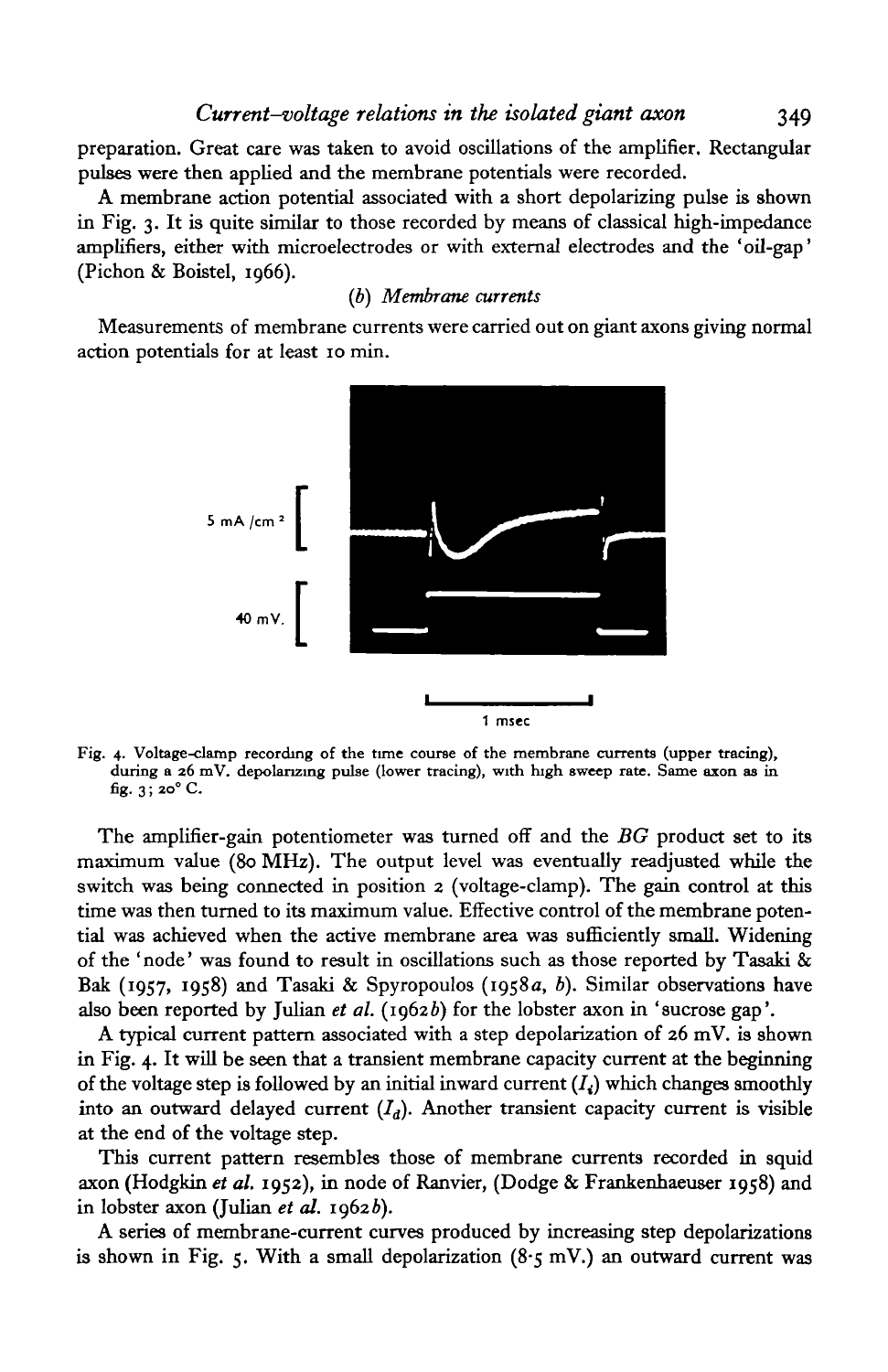## 35° Y. PlCHON AND J. BOISTEL

obtained. Higher depolarizations gave an initial inward current followed by a delayed outward current. The initial currents first increased with increasing pulses, reached a maximum and then decreased. Moreover, they reached their peak value sooner with larger impulses. These initial currents showed a reversal with higher levels of depolarization and became outwardly directed. The delayed outward currents increased gradually with the voltage of the depolarizations.



Fig. 5. Series of recordings of the membrane currents (upper tracings) induced by depolarizing pulses (lower tracings). The clamping voltages are indicated in the upper left corner of each recording. The onset of the initial inward current occurs very early at room temperature (same axon as in Fig.  $3$ ;  $20^{\circ}$  C.).



Fig. 6. Superposed recordings of the membrane currents (upper tracings) induced by depolarizing clamping pulses (lower tracings). It will be seen that the early inward current increases smoothly with the clamping voltage. 20 °C.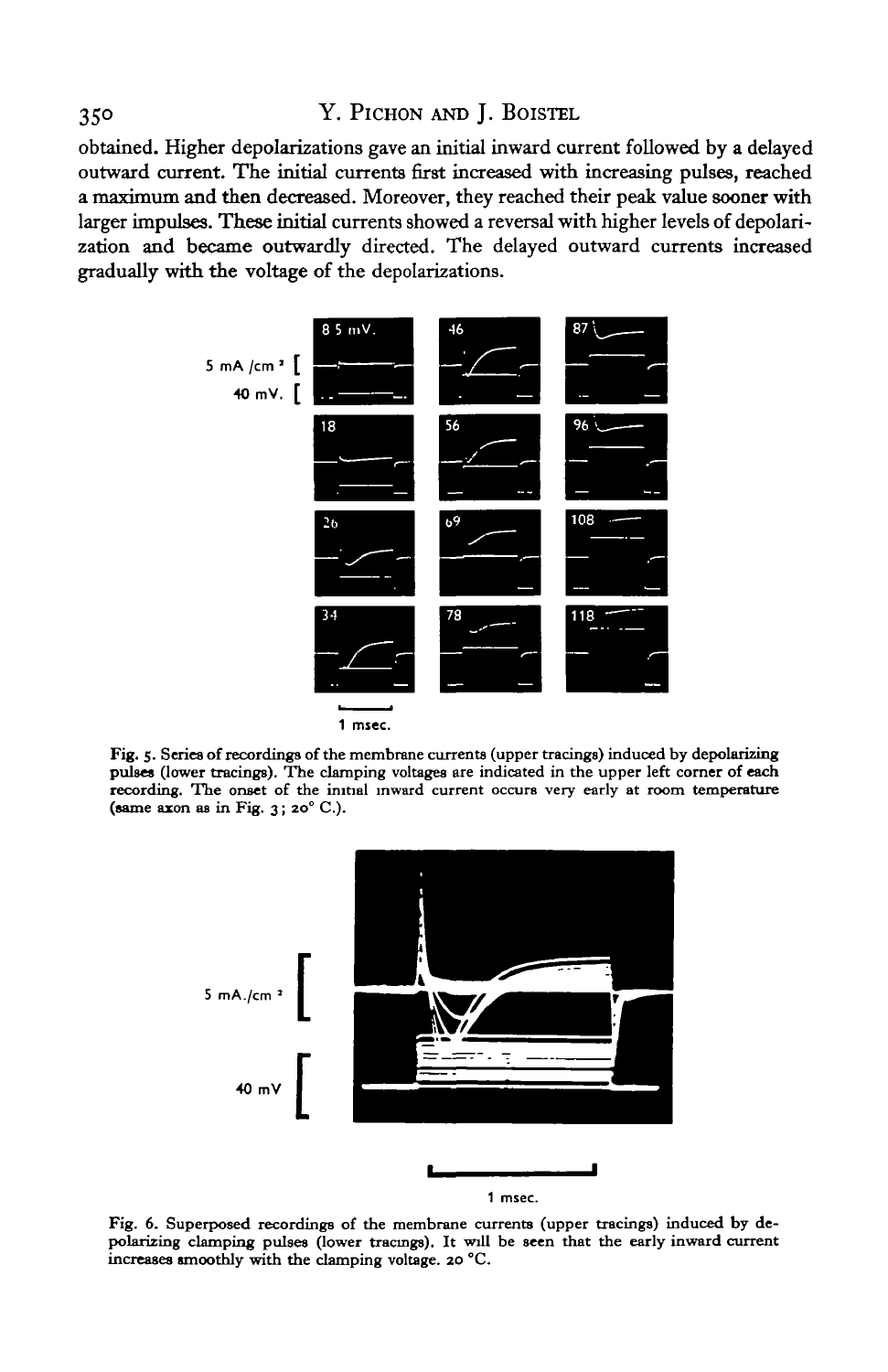The increase of the initial currents was found to be graded with respect to impulse voltage as shown in Fig. 6.

It should be emphasized that, at room temperature, the maximum inward currents occurred very quickly (less than 100  $\mu$ sec. for a 46 mV. depolarizing pulse at 20° C.) and that a correction for capacity was necessary. It was also necessary to subtract the non-specific leak current from the recorded values to obtain a correct picture of the ionic currents. This was done by subtracting from the records the appropriate fraction of the current produced by hyperpolarizing pulses. The current intensities at the peak of the inward current (open circles) and at the end of a  $3 \cdot 1$  msec, duration pulse (filled circles) were plotted, after correction, against the membrane potential



Fig. 7. Plot of the ionic current characteristics against the membrane potential during clamping pulses.  $I_i =$  initial inward current,  $I_d =$  delayed outward current at the end of a 3<sup>-1</sup> msec. duration pulse. The resting potential is taken as zero (same axon as in Fig. 3; 20° C.).

during the pulse (Fig. 7). It will be seen that the initial inward currents first increased gradually, reaching a peak amplitude of about 4 mA./cm.<sup>2</sup> for a 40 mV. depolarizing pulse (peak inward current), and then decreased with larger pulses and finally reversed to outward at about 108 mV. The curve relating the initial current and the pulse amplitude showed some divergence from the straight line in the region of largest depolarizations. The resistance of the membrane in the negative slope region of this curve was about  $-3.5\Omega$  cm.<sup>2</sup>, whereas in the positive slope region it was about  $11$   $\Omega$ cm.<sup>2</sup>. The delayed outward current increased continuously with the pulse amplitude.

In order to determine whether the inward current was maximum or not at the resting potential level, experiments were performed in which the membrane potential was changed in two steps, a long-duration prepulse (250 msec.) being immediately followed by the main pulse. Under these conditions the peak inward currents were larger with hyperpolarizing prepulses (Fig. 8). Thus, it will be seen that the initial rise of the membrane conductance is not maximal at the resting potential.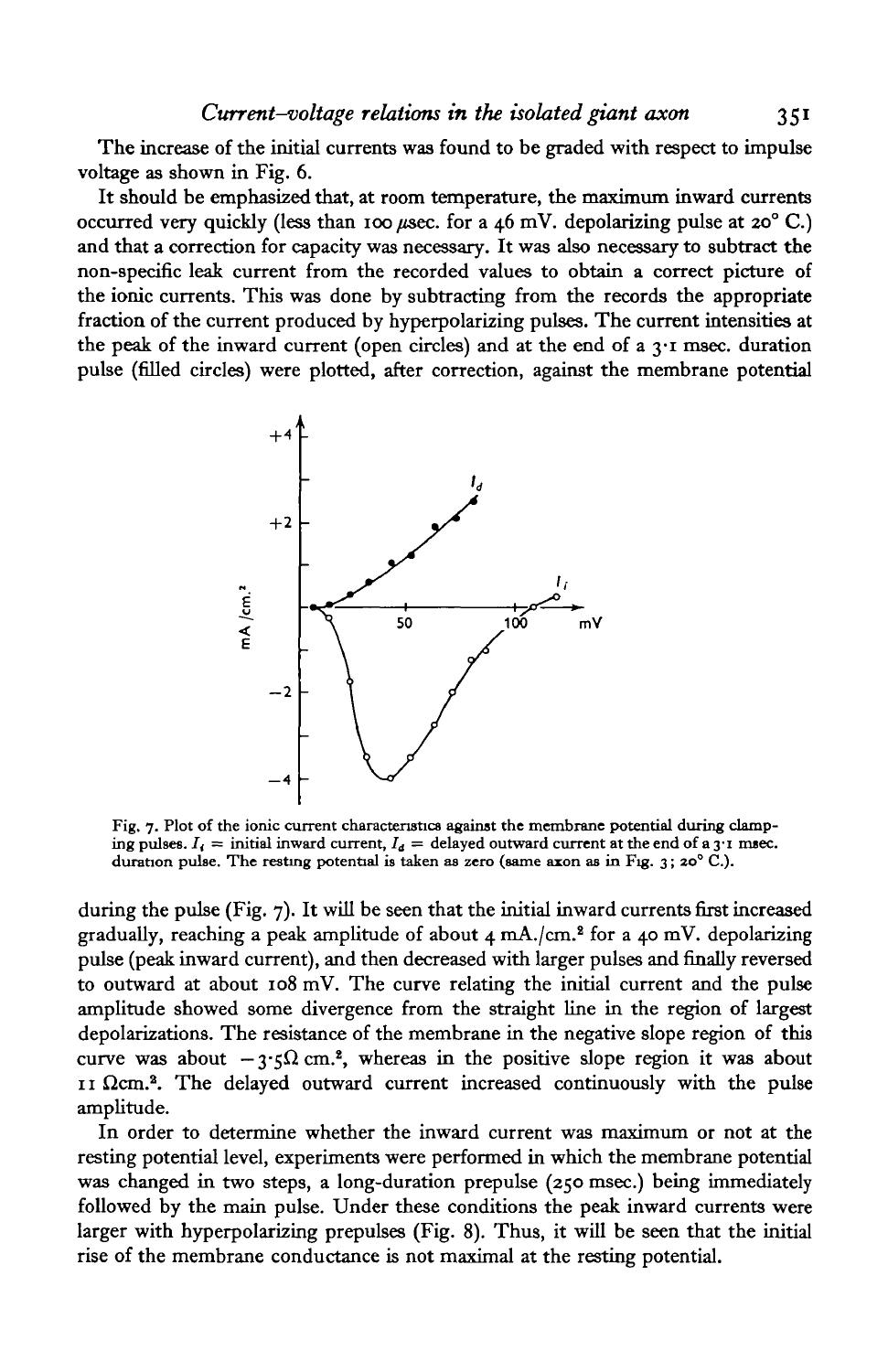

Fig. 8. Superposed recordings of the membrane currents (upper tracings) induced by a  $z_4$  mV.<br>clamping pulse when preceded by hyperpolarizing prepulses of long duration at different voltages<br>(lower tracings). These recor

#### DISCUSSION

The action potentials recorded in current-clamp experiments with the 'oil-gap' technique were very similar to those previously recorded using a classical highimpedance amplifier and either microelectrodes (Boistel & Coraboeuf, 1954; Yamasaki & Narahashi, 1957) or external electrodes (Pichon & Boistel, 1966).

Satisfactory recording of the membrane currents under voltage-clamp conditions was achieved using the present technique. However, more accurate measurements of  $R_{ax}$ , and thus, of the ionic current densities are needed for fully quantitative analysis. On the other hand ionic current flows were very rapid at room temperature (22–23 $^{\circ}$  C.), and on this account were partly disturbed on our records by capacity currents which were especially apparent at higher depolarizations. It is obviously desirable that graphical correction should be carried out when reliable values are required.

The initial ionic currents in the cockroach axon were smoothly graded with respect to the stepwise depolarizations. Their time course was S-shaped and they reached their peak values earlier with larger pulses than with smaller ones. The maximum inward current was reached with depolarizing voltage steps ranging from 40 to  $50 \text{ mV}$ . from the resting potential. The reversal of the early current from inward to outward was obtained for about 100 mV. depolarizations. This value agrees with the maximum amplitude of the membrane action potentials recorded in 'current-clamp'. The initial currents were larger when the main pulse was preceded by a long-duration hyperpolarizing prepulse, clearly showing that activation was not complete at the normal resting potential level.

The delayed outward current increased gradually with increasing depolarizations.

The calculation values for the membrane current densities, although based on rough estimates of  $R_{ax}$ , were very close to those reported by Julian et al. (1962b) for the giant axon of another arthropod, the lobster. Moreover, the ionic current density at the peak of the inward current recorded in voltage-clamp conditions (4–6 mA./cm.<sup>2</sup>)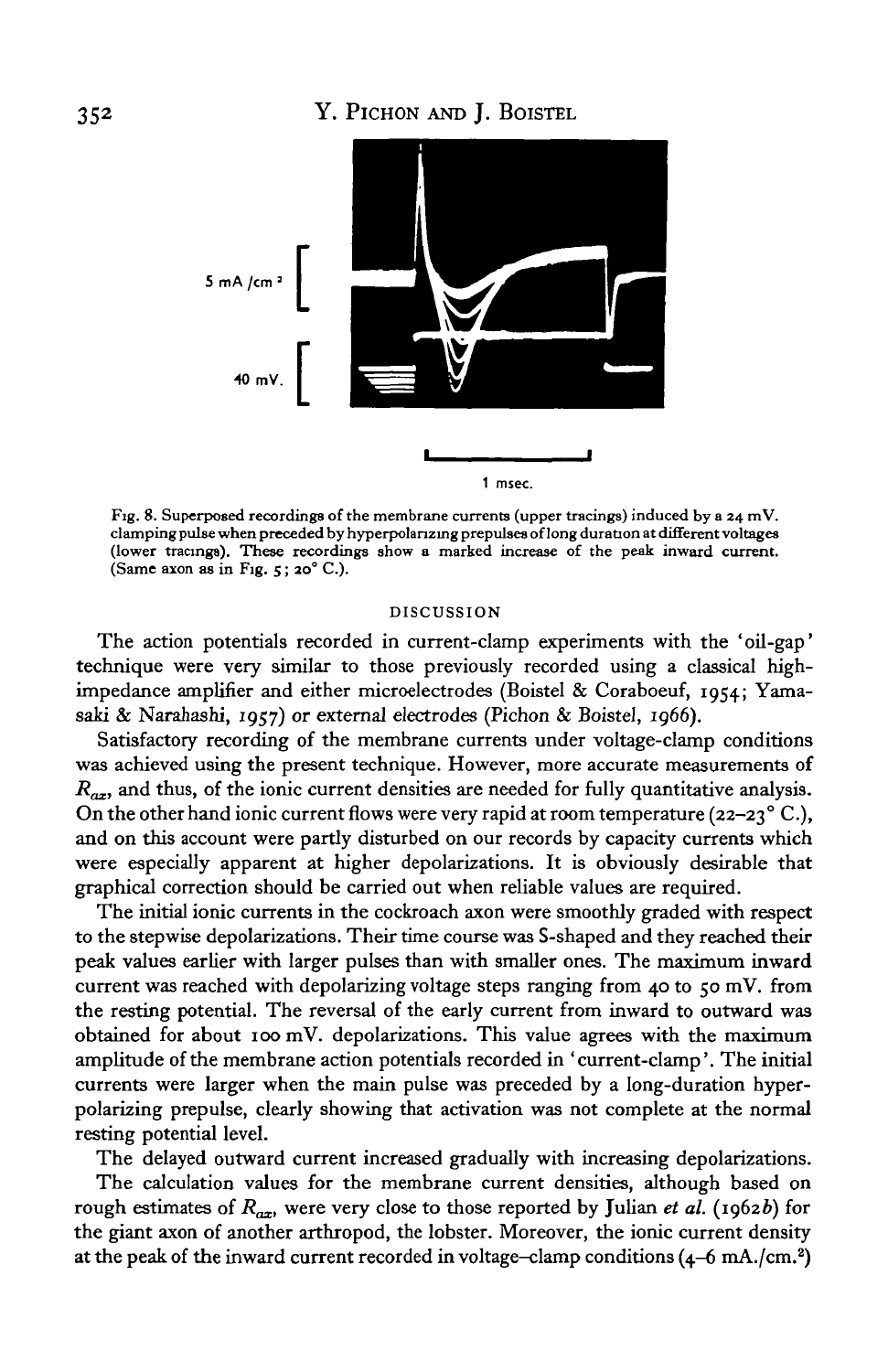# *Current-voltage relations in the isolated giant axon* 353

were of the same order of magnitude as those predicted by Yamasaki & Narahashi  $(1959b)$  (6.9 mA./cm.<sup>2</sup>). They are also in close agreement with a value of 910 V./sec. for the maximum rate of rise of membrane action potentials recorded by us with external electrodes (Pichon & Boistel, 1966), this value corresponding to a  $\zeta$  7 mA./cm.<sup>2</sup> maximum inward current.

The membrane currents recorded in the present investigations were, therefore, very similar to those previously reported for the squid axon, for the nodes of Ranvier and for the lobster giant axon. It seems likely that these currents in the cockroach axon are also related to the same ions as in previously studied structures (i.e. Na<sup>+</sup> ions for the initial current and  $K^+$  ions for the delayed outward current). However, a possible contribution of other ions, for instance  $Ca^{2+}$  ions or Cl<sup>-</sup> ions, to the ionic currents cannot be excluded at this time, and further investigations are needed. It is evident that this method will permit a better understanding of the mode of action of physical or chemical agents on the membrane of the insect axon.

Slight modifications of the experimental procedure, including cooling of the fibre, will permit an even better recording of the membrane currents and hence allow quantitative analysis of experimental data.

#### SUMMARY

1. An experimental method of recording and controlling the membrane potential of a small area of the membrane of the cockroach giant axon is described.

2. The recorded action potentials were essentially similar to those previously recorded by other methods.

3. The membrane currents resemble those reported for the squid axon, the node of Ranvier in frog nerve and the lobster giant axon.

4. Small cathodal polarizations gave only small outward currents; larger depolarizations (10-100 mV.) gave an initial inward current which changed into a delayed outward current.

5. The initial inward current attained a maximum with depolarizing pulses of 40-50 mV. and showed a reversed, outward, flow of about 100 mV.

6. Delayed outward currents increased continuously with increasing impulse voltage.

7. The initial inward current was larger when the pulse was preceded by an hyperpolarizing prepulse.

8. It is concluded that, although the early inward currents were in all probability related to Na+ ions and the delayed outward currents to K+ ions, the possible participation of  $Ca^{2+}$  and  $Cl^-$  ions to the ionic currents cannot be excluded.

We should like to express our gratitude to Prof. R. Stämpfli for his kind hospitality and helpful guidance. We are much indebted to Mr C. Bergman and Mr B. Le Faucheux for valuable discussion and to Dr J. E. Treherne for reading and correcting this manuscript.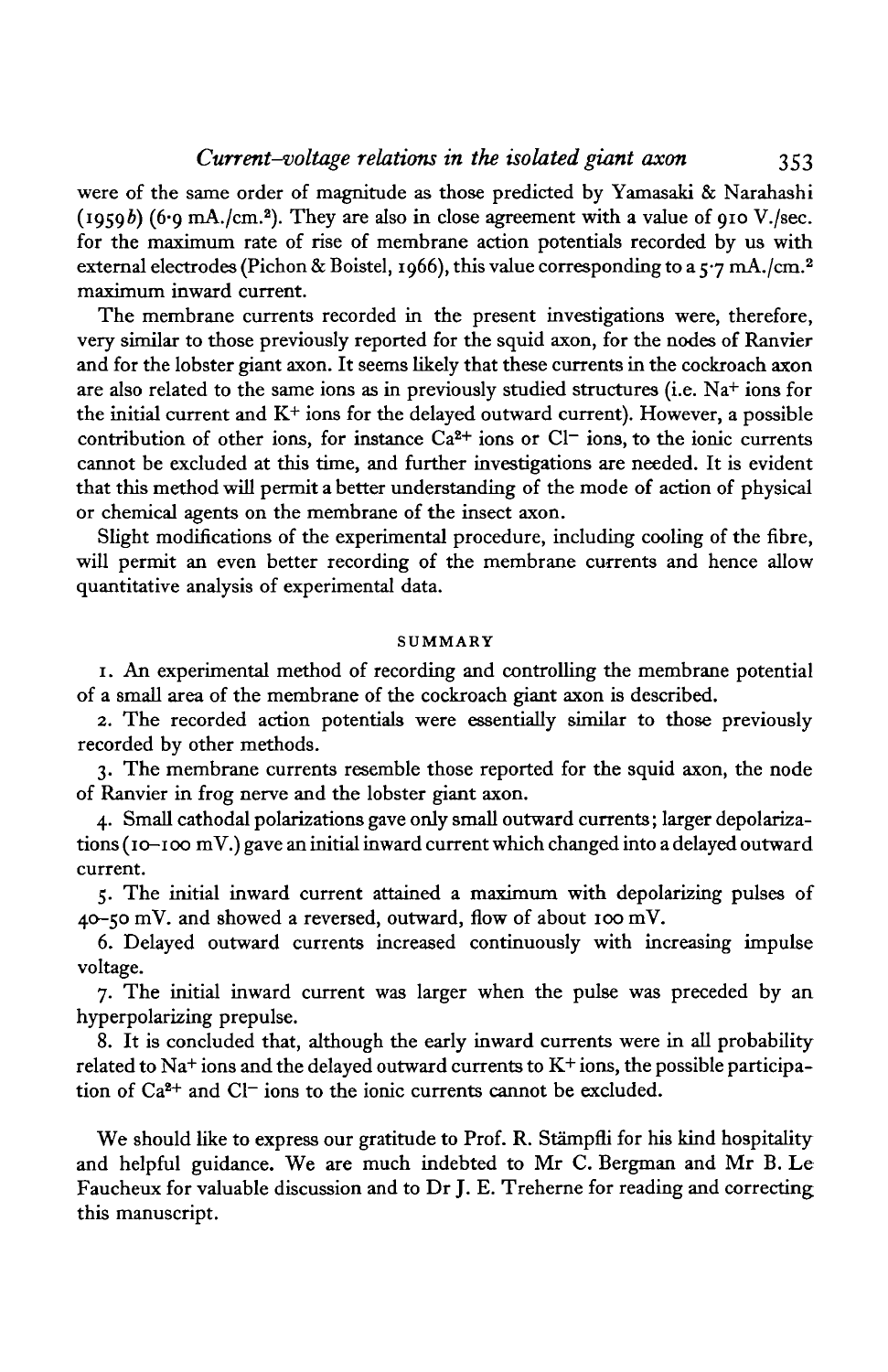#### REFERENCES

- ADAM, K. R., SCHMIDT, H., STAMPFIJ, R. & WEISS, C. (1966) The effect of scorpion venom on single
- myelinated nerve fibres of the frog. *Br. J. Pharmac. Chemother.* **26**, 666-77.<br>BOISTEL, J. (1959). Quelques caracteristiques électriques de la membrane de la fibre nerveuse au repos<br>d'un Insecte (*Pertplaneta americana*).
- BOISTEL, J. (1960). Caracteristiques Fonctionnelles des Fibres Nerveuses et des Récepteurs Tactiles et<br>Olfactifs des Insectes, 147 pp. Paris: Librairie Arnette.
- BOISTEL, J. & CORABOEUF, E. (1954). Potentiels de membrane et potentiels d'action de nerf d'insecte<br>recueillis à l'aide de microélectrodes intracellulaires. C.r. hebd. Séanc. Acad. Sci., Paris 238, 2116–18.
- BOISTEL, J. & CORABOEUF E. (1958). Rôle joué par les ions sodium dans la genèse de l'activité électrique<br>du tissu nerveux d'insecte. C.r. hebd. Séanc. Acad. Sci., Paris 247, 1781-3.
- CHAPMAN, R. A. (1966). The repetitive responses of isolated axons from the crab, Carcinus maenas. J. *Exp. Biol.* **45,** 475-88. COLE, K. S. (1949). Dynamic electrical characteristics of the squid axon membrane. *Archs Sci. phytiol.*
- 
- 3, 253-8.<br>DODGE F. & FRANKENHAEUSER, B. (1958). Membrane currents in isolated frog nerve fibre under voltage clamp conditions. *J. Physiol., Lond.* 143, 76-90.
- DODGE, F. & FRANKENHAEUSER, B. (1959). Sodium currents in the myelinated nerve fibres of *Xenopus* laevis investigated with the voltage clamp technique. *J. Physiol.*, *Lond.* **148**, 188–200.
- *laevis* investigated with the voltage clamp technique. *J. Physiol., Lond.* **148,** 188-200. FRANK, K., FUORTES, M, G. F. & NELSON, P. G. (1959). Voltage clamp of motoneuron soma. *Science,*
- N.Y. 130, 38–9.<br>HAGIWARA, S. & SAITO, N. (1959a). Membrane potential change and membrane current in supra-<br>medullary nerve cell of puffer. *J. Neurophysiol.* **22**, 204–21.<br>HAGIWARA, S. & SAITO, N. (1959b). Voltage-current
- 
- HODGKIN, A. L. & HUXLEY, A. F. (1952). A quantitative description of membrane current and its application to conduction and excitation in nerve. *J. Physiol.*, *Lond.* 117, 500-44.<br>HODGKIN, A. L., HUXLEY, A. F. & KATZ, B.
- 
- JULIAN, J. F., MOORE, J. W. & GOLDMAN, D. E. (1962a). Membrane potentials of the lobster giant axon obtained by use of the sucrose-gap technique. *J. gen. Physiol.* 45, 1195-216.
- JULIAN, F. J., MOORE, J. W. & GOLDMAN, D. E. (1962b). Current-voltage relations in the lobster giant axon membrane under voltage clamp conditions. *J. gen. Physiol.* **45**, 1217–38.
- KOPPENHÖFER, E. & WEYMANN, D. (1965). Voltage-clamp am bespulten Ranvierschen Schnurring. *PflOgers Arch. ges. Phytiol.* **383,** 7.
- MARMONT, G. (1949). Studies on the axon membrane. I. A new method. *J. cell. comp. Phystol.* **34,**  $351 - 82$ .
- MOORE, J. W. NARAHASHI, T. & ULBRICHT, W. (1964), Sodium conductance shift in an axon internally perfused with a sucrose and low potassium solution. *J. Physiol.*, *Lond.* 172, 163-73.
- PARAHASHI, T. (1963). The properties of insect axons. In *Advances in Insect Physiology*, vol. 1, pp. 175-
- 256. Eds. J. W. L. Beament, J. E. Treherne and V. B. Wigglesworth. London: Academic Press. NARAHASHI, T. (1965). The physiology of insect axons. In *The Physiology of the Insect Central Nervous*
- NARAHASHI, T. (1966). Dependance of excitability of cockroach giant axons on external divalent cations. *Comp. Biochem. Physiol.* **19,** 759-^74.
- NARAHASHI, T., DEGUCHI, T., URAKAWA, N. & OHKUBO, Y. (1960). Stabilization and rectification of muscle fibre membrane by tetrodotoxin. Am. J. Physiol. 198 934-8.
- MARAHASHI, T, MOORE, J W. & SCOTT, W. R. (1964). Tetrodotoxin blockage of sodium conductance increase in lobster giant axons. *J. gen. Physiol.* **47**, 965-74.
- NARAHASHI, T. & YAMASAKI, T. (1960). Mechanism of the after-potential production in giant axons of the cockroach. *J. Physiol., Lond.* **151,** 75-88. NELSON, P. G. & FRANK, K. (1964). La production du potential d'action etudiee par la technique du
- voltage imposé sur le motoneurone du chat. *Actualités Neurophysiologiques*, 5ème série, pp. 15-35. Masson: Paris.<br>PICHON, Y. (1967). Application de la technique du voltage imposé à l'étude de la fibre nerveuse isolée
- 
- d'insecte. J. Physiol., Paris 59, 282.<br>PICHON, Y. & BOISTEL, J. (1966). Etude de la fibre nerveuse isolée d'insecte. Enregistrement des poten-<br>tiels de membrane et des potentiels d'action de la fibre géante de Blatte. Peri *C.r. Séanc. Soc. Biol.* 160, 1948–54.<br>SCHMIDT, H. & STAMPFLI, R. (1966). Die Wirkung von Tetraäthylammoniumchlorid auf den einzelnen
- Ranvierschen Schniirnng. *Pflugers Arch, ges Phystol.* **387,** 311—25.